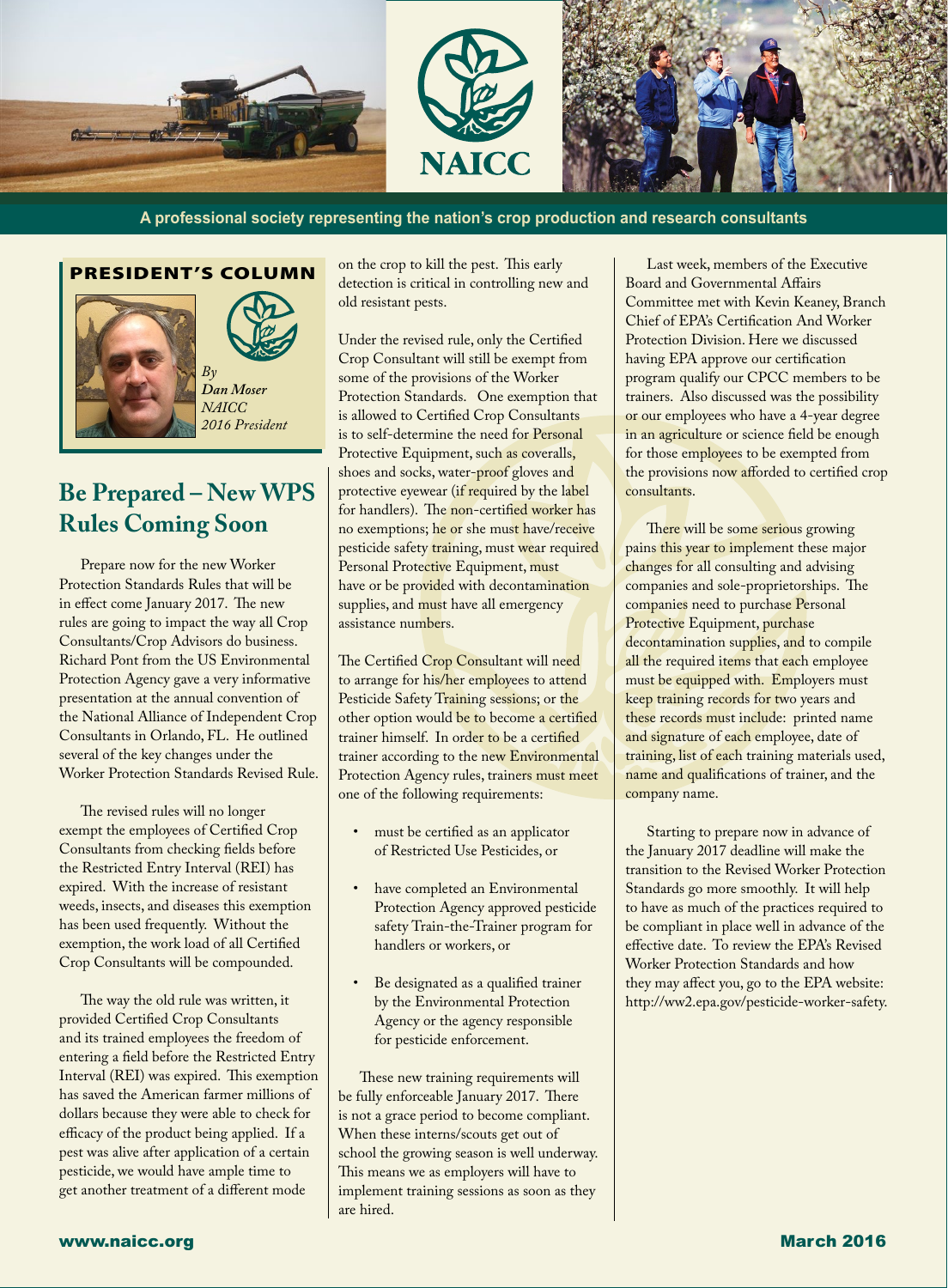# **NAICC ANNUAL MEETING 20 YEARS AGO**

*Orvin Bontrager, CPCC-I, CPAg, CCA, Servi-Tech, Inc., Aurora, NE*

"Today's Vision for Tomorrow's Agriculture", the 1996 NAICC Annual Meeting was the second one I attended. It was at the Grosvenor (today's Wyndham) just around the corner from the Buena Vista Palace, the 2016 meeting location. Harold Lambert from Louisiana was the presiding president. There were not as many breakouts as we have now with crop consultants, researchers and quality assurance sessions.

From the notes that I have saved from the convention, here are some of the topics discussed:

 Barry Jacobsen stated in his address that EPA will not take a pesticide off the market without having USDA develop new alternatives. It was stressed the importance of NAICC and independent crop consultants in the National IPM Objections. The New Technology sessions included Liberty Link in soybeans and corn; new pyrrole insecticide chemistry (since discontinued) from American Cyanamid; newer class of insecticides, the chloronicotinyls (neonicotinoids) particularly imidacloprid (Gaucho) from Bayer; new Tracer insecticide and FirstRate herbicide from DowElanco; DuPont's new Staple ALS herbicide for cotton; and Roundup Ready soybeans being introduced my Monsanto.

Dan Easton introduced his corn population monitor. It measured the deviation in corn plant spacing.

Bill Cox presented graphing tissue sampling data.

Brad Buchanan from Iowa, Mike Freeberg from Minnesota, and Joe Berry from Colorado had sessions on the relatively new grid and spatial soil sampling.

One of the best sessions I have attended over the years at NAICC annual meetings was The Stewardship Model for Ethics in Crop Consulting, by Dr. Reuben Beverly from University of Georgia. Dr. Beverly associated the information to three Biblical parables. These relate to being a proper steward - "taking care of someone else's stuff". We have the freedom to act (assuming it is within the law), but we are held personally accountable for those actions. As a result, we obtain a just reward for those actions. As independent crop consultants and researchers, we play a large part in helping our clients, growers, and industry personnel to be good stewards of our natural resources. I go back to those notes and handouts on a regular basis to review the valuable lessons that were presented that Saturday morning.

NAICC has a strong history of quality meetings. The members of the various education committees should be congratulated on the planned past conferences. I am sure in the future, attendees today will look back on the valuable experience of attending the 2016 conference.



**Answer the following question for a chance to win a \$50 Visa Gift Card:**

**What is the title of the movie associated with this movie poster?**



**Submit your answer here: <http://goo.gl/forms/gwhSrS3Zcp>**

**One winner will be randomly selected from the correct answers and announced in the April newsletter.**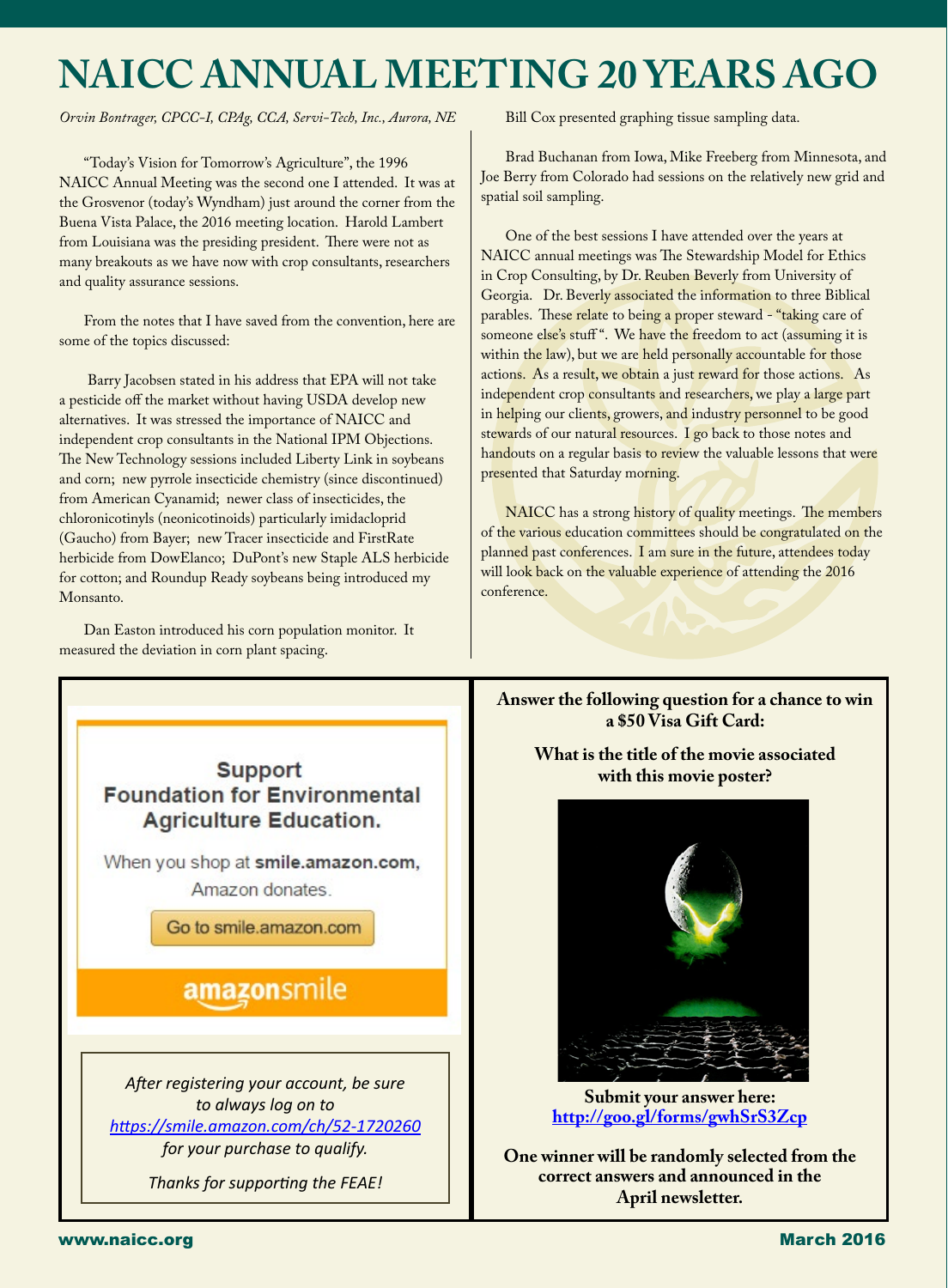

*Glenn Luedke, NAICC Legislative Assistant*

#### **EPA**

Commodity groups have been meeting with the EPA office of Chemical Safety and Pollution (OCSPP) to discuss their concerns about recent EPA actions. The proposed actions, according to the commodity groups, propose to limit crop protection tools available to growers. Pollinator concerns are being presented by EPA, however, the perceived changes by EPA and how they are moving forward is at the heart of the matter. Commodity groups believe the EPA is moving forward toward a "European Union precautionary principle model rather than the risk versus benefit approach that has been utilized in the U.S. for decades and is required of the agency by FIFRA". EPA opened a public comment period last fall on the proposal to revoke all food residue tolerances for chlorpyrifos. It closed in January. Commodity groups and farm organizations are requesting EPA to keep tolerances in place as chlorpyrifos is necessary to control bugs. Over 80,000 wrote to EPA to support the ban. Environmental groups support the ban. The U.S. Geological Survey reports there were 6 million pounds of the chemical used to control insects in 2012, down from 13 million pounds in 1994.

The EPA is proposing to revise the Risk Management Program (RMP), stating there is a need to improve chemical process safety, assist local emergency authorities in planning for and responding to accidents and improve public awareness of chemical hazards at regulated sources. The proposed revision to EPA's RMP regulations is one of the key actions listed under the White House Executive Order - Improving Chemical Facility Safety and Security. EPA shares RMP information with local and state officials to assist them in planning for and prevent chemical accidents and releases. The proposed amendments are intended to improve existing risk management plan requirements to enhance chemicals safety at RMP facilities and require the consideration of safer technologies and alternatives, including the assessment of Inherently Safer Technologies and Designs in the Process of Hazardous Materials.

#### **WOTUS**

The 6th Circuit Court of Appeals issued a ruling in the cases against the WOTUS regulation. Several cases against EPA and the U.S. Army Corps of Engineers were consolidated in the 6th Circuit Court. The decision placed before the court was based on the issue of whether or not the court has the jurisdiction to hear the case.

The ruling was a split decision with two judges agreeing the 6th Circuit Court does have the jurisdiction. The ruling reads that the restriction on the implementation of the WOTUS regulation will remain in place. Additional actions are expected.

#### **WORKER PROTECTION STANDARDS (WPS)/LABOR ISSUES**

A California based legal organization is challenging the constitutionality of a state regulation forcing growers to allow union activists on their property to organize and conduct recruitment efforts. The lawsuit alleges the California Agricultural Labor Relations Board is violating the property rights of landowners by forcing them to allow access to union activists. At issue is a regulation that promotes "trespassing" by purporting to grant a right of access by union organizers to farming operations for the purpose of meeting and talking with employees and soliciting their support.

#### **U.S. SUPREME COURT**

The unexpected death of U.S. Supreme Court Justice Scalia is expected to affect issues relating to rural land/property rights and taxation.

Several environmental issues that relate to farming/ranching are expected to reach the Supreme Court in several months. Experts state that should a tie vote occur on a case before a new Justice is approved, the lower court's decision stands.

#### **GMO'S**

The Senate Ag Committee approved a bill that would preempt state GMO labeling laws. Bi-partisan support was expected for legislation approving a compromise bill. The key current issue by those opposing the proposal is the issue of the requirement by manufacturers/processors to disclose the presence of biotech ingredients. On Wednesday, March 16, the Senate failed to pass the bill by a vote of 48-49.

#### **USDA**

The Animal and Plant Health Inspection Service (APHIS) has granted a 45 day extension to the comment period relating to the overhaul of its biotechnology regulations and the scope of the planned environmental impact statement. Over two dozen groups requested the extension. Included in the request was a comment that the regulatory system should provide "risk-appropriate oversight that is consistent with the need for growers to have timely, reliable access to the products of innovative breeding techniques while at the same time not disrupting market access".

*Continued on page 4.*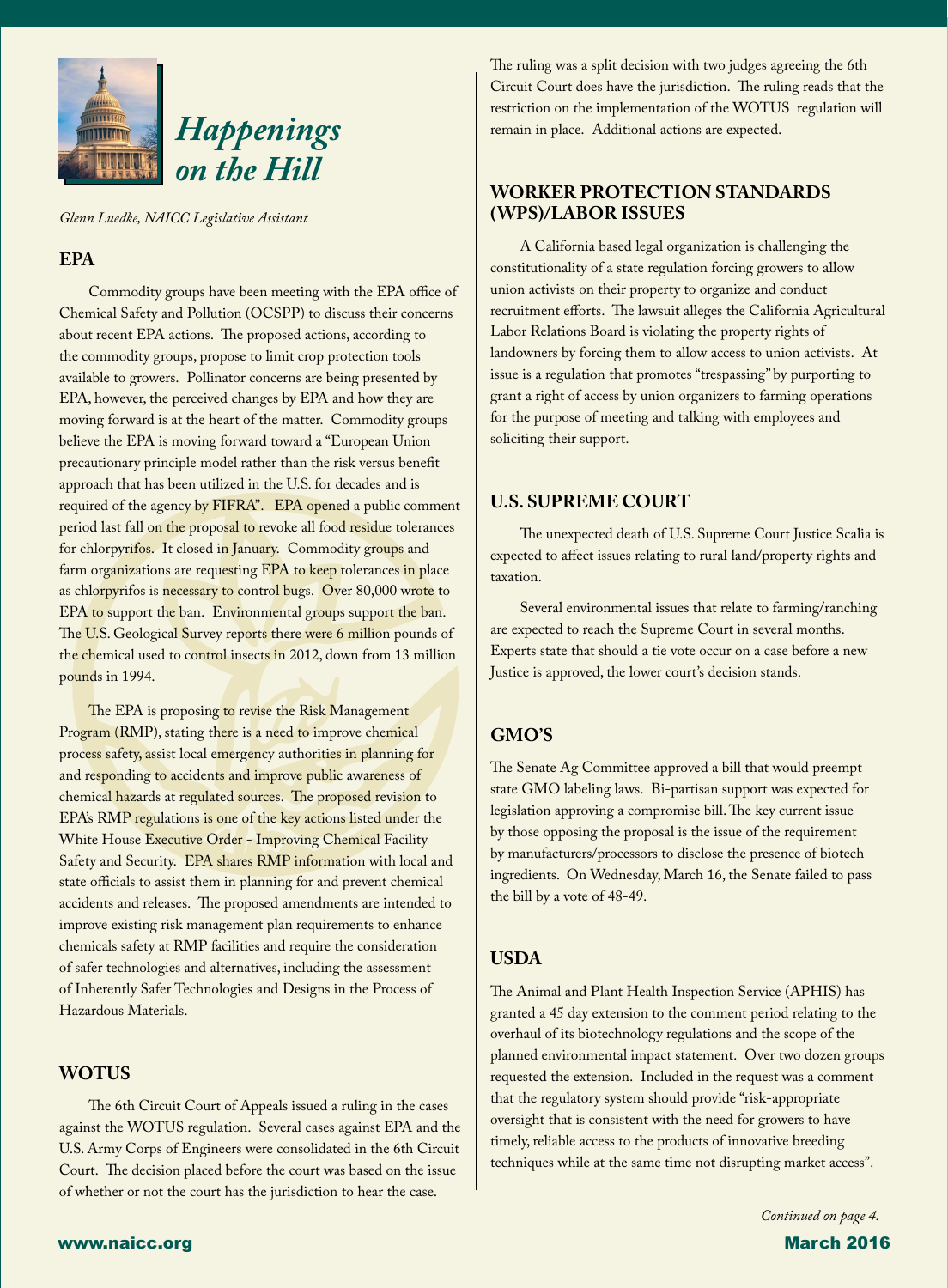l

APHIS has four proposed alternatives to examine the Environmental Impact Statement (EIS):

1. Take no action and make no changes to current regulations for regulating certain genetically engineered organisms.

2. Revise regulations to analyze potential plant pest or noxious weed risks first and then regulate only when appropriate and necessary.

3. Revise regulations to increase oversight and resources used to regulate genetically engineered organisms.

4. Withdraw current regulations and make developers responsible for ensuring that their biotech products do not pose risks as plant pests or noxious weeds and that their activities related to the importation, interstate movement or release into the environment of their respective products of biotechnology are not in violation of any existing statues or federal regulations that relate to plant pests or noxious weeds.

### **USDA Report - Number of Farms and Average Size**

The USDA has issued its "Farm and Land in Farms 2015 Summary". Several trends continue, including fewer (but larger) farms and lower overall acres. In 2015, USDA counted 18,000 fewer farms than the previous year and one million fewer acres of farmland. The estimated number of farms is slightly over two million and farm acres total 912 million acres. The size of the average farm increased three acres to 441 acres.

#### **FDA**

The Food and Drug Administration will begin testing corn, soybeans, milk, eggs and possibly other foods for glyphosate residues. Groups committed to raising the awareness of GMO's support the decision. FDA has not routinely tested for glyphosates due to cost and labor intensiveness to implement in field labs. Newer, streamlined testing methods have been introduced.

# *Continued from page 3.* **NAICC Member Profiles**

#### **New Executive Board Member Profile Matt Winslow Tidewater Agronomics, Inc.; Belvidere, NC**

Question: How many years have you been a member of NAICC? Answer: 9

Q: How did you end up working in agriculture, research/quality assurance/consulting, or your current position? In other words, what inspired you to be where you are today? A: I grew up around the family farm and our family consulting business, which steered me to pursue a career in agriculture. Experience with Syngenta developed my love for research and stimulated Tidewater Agronomics, Inc.'s expansion into contract research.

Q: What is the most challenging aspect of your job? A: Managing and allocating time, personnel, and resources for field trials and consulting

Q: What is the one piece of technology you wouldn't want to be without in your business? A: It's a toss-up between my cell phone and computer

Q: If your friend, child, mother wanted to follow in your footsteps, what is one piece of advice you'd want them to know? A: Faith, confidence, hard work, and determination will always lead you toward your goal

Q: What have some of your contributions to NAICC been (including committee service, board membership, any traditions or programs you've helped to establish, etc.)? A: served on multiple committees, most recently as co-chair of the Research Education Committee which has been a pleasure. I am currently serving as Director to the Executive Board.

Q: What is something about you, your job, your hobbies, or your experiences that most NAICC members do not know about you? A: I absolutely love golf and Jordan Spieth is my hero

Q: If you could take one week off during your busiest time of year, what would you do and where would you go? A: I would take the family to Scotland and play a round of golf at St. Andrews

Q: What is a favorite quote of yours? A: Proverbs 27:17 "Iron sharpens iron, and one man sharpens another"